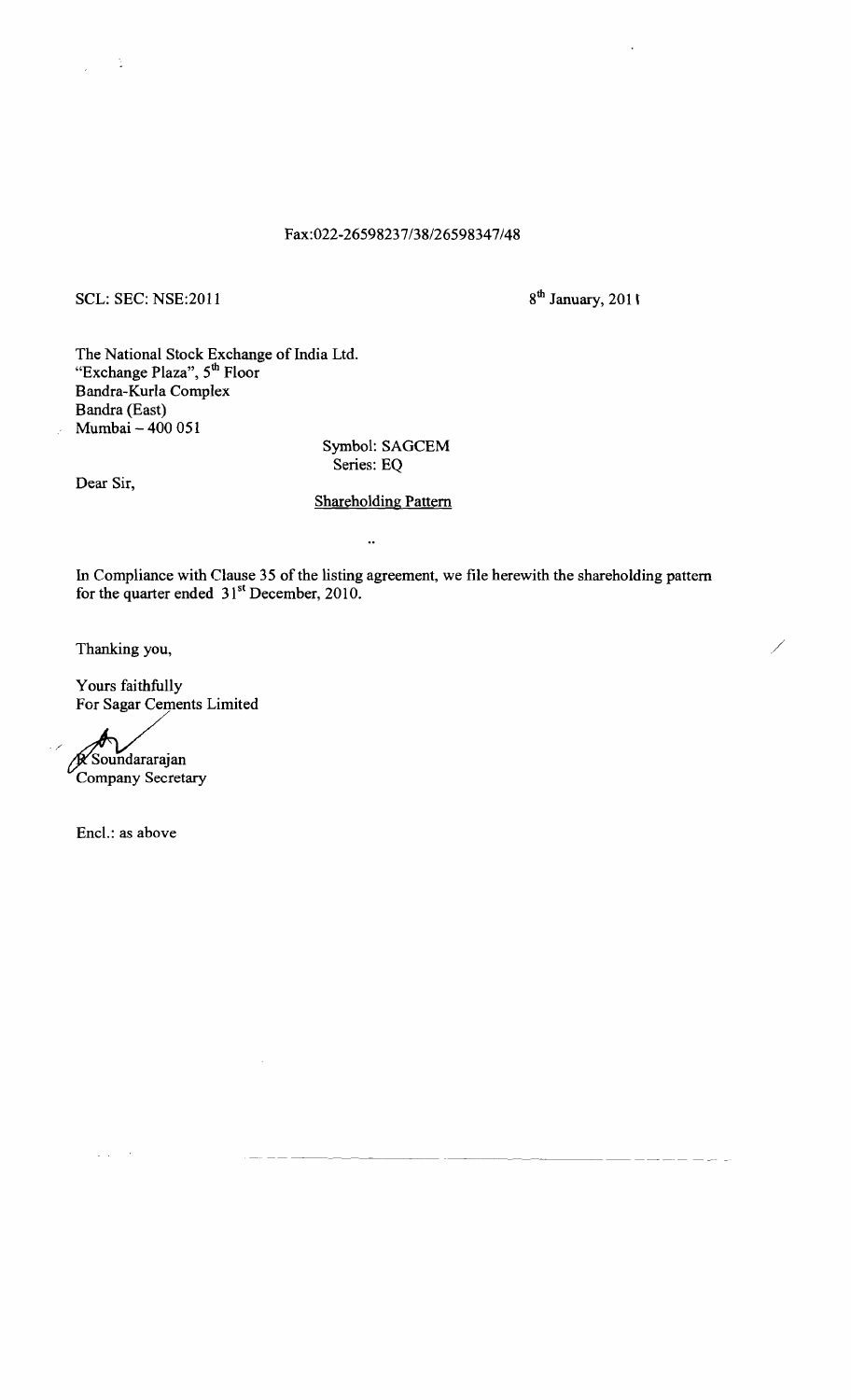| Name of the Company:                                                                                        |                                                                       | <b>SAGAR CEMENTS LIMITED</b>                                    |                                                                                                               |  |  |  |  |
|-------------------------------------------------------------------------------------------------------------|-----------------------------------------------------------------------|-----------------------------------------------------------------|---------------------------------------------------------------------------------------------------------------|--|--|--|--|
| Scrip Code, Name of the scrip, class                                                                        |                                                                       | BSE Code: 502090 - Equity Shares                                |                                                                                                               |  |  |  |  |
| of security:                                                                                                |                                                                       | <b>NSE Code: SAGCEM - Equity Shares</b>                         |                                                                                                               |  |  |  |  |
| Quarter ended:                                                                                              |                                                                       | 31st December 2010                                              |                                                                                                               |  |  |  |  |
| Partly paid-up shares:-                                                                                     | No. of partly paid-up shares                                          | As a % of total no.<br>of partly paid-up<br>shares              | As a % of total no. of<br>shares of the company                                                               |  |  |  |  |
| Held by promoter/promoter group                                                                             | <b>NIL</b>                                                            | <b>NIL</b>                                                      | <b>NIL</b>                                                                                                    |  |  |  |  |
| Held by public                                                                                              | Nil                                                                   | Nil                                                             | Nil                                                                                                           |  |  |  |  |
| Total                                                                                                       | Nil                                                                   | Nil                                                             | <b>Nil</b>                                                                                                    |  |  |  |  |
| Outstanding convertible securities                                                                          | No. of outstanding securities                                         | As a % of total no. of<br>outstanding<br>convertible securities | As a % of total no. of<br>shares of the company,<br>assuming full conversion of<br>the convertible securities |  |  |  |  |
| Held by promoter/promoter group                                                                             | <b>Nil</b>                                                            | <b>NIL</b>                                                      | <b>NIL</b>                                                                                                    |  |  |  |  |
| Held by public                                                                                              | Nil                                                                   | Nil                                                             | Nil                                                                                                           |  |  |  |  |
| Total                                                                                                       | Nil                                                                   | Nil                                                             | Nil                                                                                                           |  |  |  |  |
| Warrants:-                                                                                                  | No. of warrants                                                       | As a % of total no.<br>of warrants                              | As a % of total no. of<br>shares of the company,<br>assuming full conversion of<br>Warrants                   |  |  |  |  |
| Held by promoter/promoter group                                                                             | Nil                                                                   | <b>NIL</b>                                                      | <b>NIL</b>                                                                                                    |  |  |  |  |
| Held by public                                                                                              | Nil                                                                   | Nil                                                             | Nil                                                                                                           |  |  |  |  |
| Total                                                                                                       | Nil                                                                   | Nil                                                             | Nil                                                                                                           |  |  |  |  |
| Total paid-up capital of the<br>company, assuming full conversion<br>of warrants and convertible securities | Rs.150023000/- divided into 1,50,02,300 Equity Shares of Rs.10/- each |                                                                 |                                                                                                               |  |  |  |  |

 $\sim$ 

# 1(a) Statement showing shareholding pattern

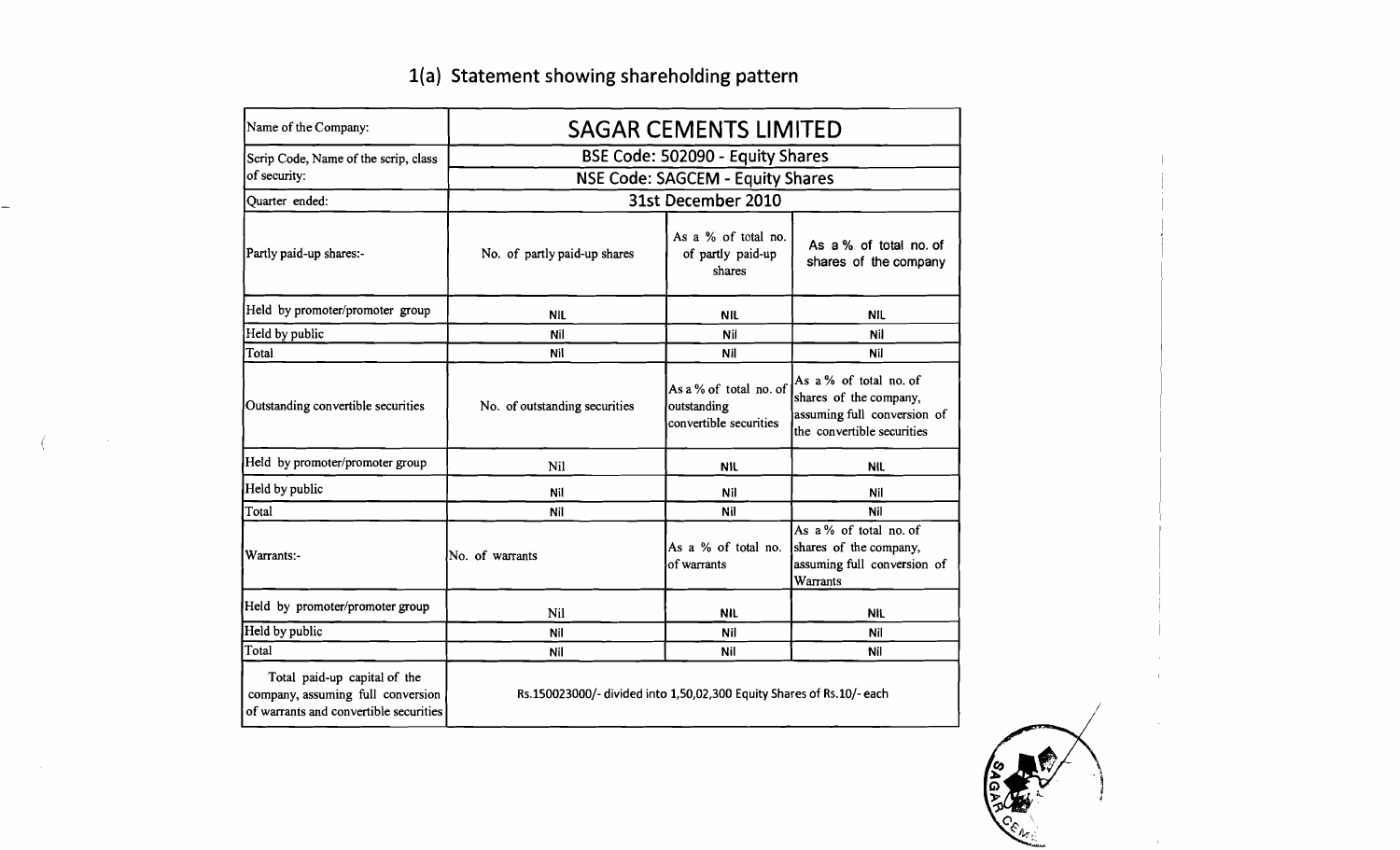| Cate-gory code | Category of shareholder                                        | Number of shareholders | Total number of shares | Number of shares held<br>in dematerialized form | $\mathbf{C}$<br>Total shareholding as<br>percentage of total<br>number of shares |                                 |                  | otherwise encumbered<br>Shares Pledged or |
|----------------|----------------------------------------------------------------|------------------------|------------------------|-------------------------------------------------|----------------------------------------------------------------------------------|---------------------------------|------------------|-------------------------------------------|
|                |                                                                |                        |                        |                                                 | As a percentage of<br>$(A+B)$                                                    | As a percentage of<br>$(A+2+C)$ | Number of Shares | As a percentage                           |
| (1)            | (II)                                                           | (III)                  | (IV)                   | (V)                                             | (VI)                                                                             | (VII)                           | (VIII)           | $(X) =$                                   |
| (A)            | Shareholding of Promoter and Promoter<br>Group                 |                        |                        |                                                 |                                                                                  |                                 |                  | $(VIII)/(IV)*100$                         |
| $[1]$          | Indian                                                         |                        |                        |                                                 |                                                                                  |                                 |                  |                                           |
| (a)            | Individuals/Hindu Undivided Family                             | $\mathbf{Q}$           | 5380110                | 5380110                                         | 35.86                                                                            | 35.86                           |                  |                                           |
| (b)            | Central Government/ State<br>Government(s)                     |                        |                        |                                                 |                                                                                  |                                 |                  |                                           |
| (c)            | <b>Bodies Corporate</b>                                        | 3                      | 1244785                | 313285                                          | 8.30                                                                             | 8.30                            |                  |                                           |
| (d)            | Financial Institutions/ Banks                                  |                        |                        |                                                 |                                                                                  |                                 |                  |                                           |
| (e)            | Any Other (Specify)                                            |                        |                        |                                                 |                                                                                  |                                 |                  |                                           |
|                | Sub-Total (A)(1)                                               | 12                     | 6624895                | 5693395                                         | 44.16                                                                            | 44.16                           |                  |                                           |
| $\overline{2}$ | Foreign                                                        |                        |                        |                                                 |                                                                                  |                                 |                  |                                           |
| (a)            | Individuals (Non-Resident Individuals/<br>Foreign Individuals) |                        |                        |                                                 |                                                                                  |                                 |                  |                                           |
| (b)            | Bodies Corporate                                               |                        |                        |                                                 |                                                                                  |                                 |                  |                                           |
| (c)            | Institutions                                                   |                        |                        |                                                 |                                                                                  |                                 |                  |                                           |
| (d)            | Any Other (specify)                                            |                        |                        |                                                 |                                                                                  |                                 |                  |                                           |
|                | Sub-Total (A)(2)                                               |                        |                        |                                                 |                                                                                  |                                 |                  |                                           |
|                | <b>Total Shareholding of Promoter and</b>                      | 12                     | 6624895                | 5693395                                         | 44.16                                                                            | 44.16                           |                  |                                           |
|                | Promoter Group $(A)=(A)(1)+(A)(2)$                             |                        |                        |                                                 |                                                                                  |                                 |                  |                                           |
| (B)            | Public shareholding                                            |                        |                        |                                                 |                                                                                  |                                 | NA               | $\mathbf{NA}$                             |

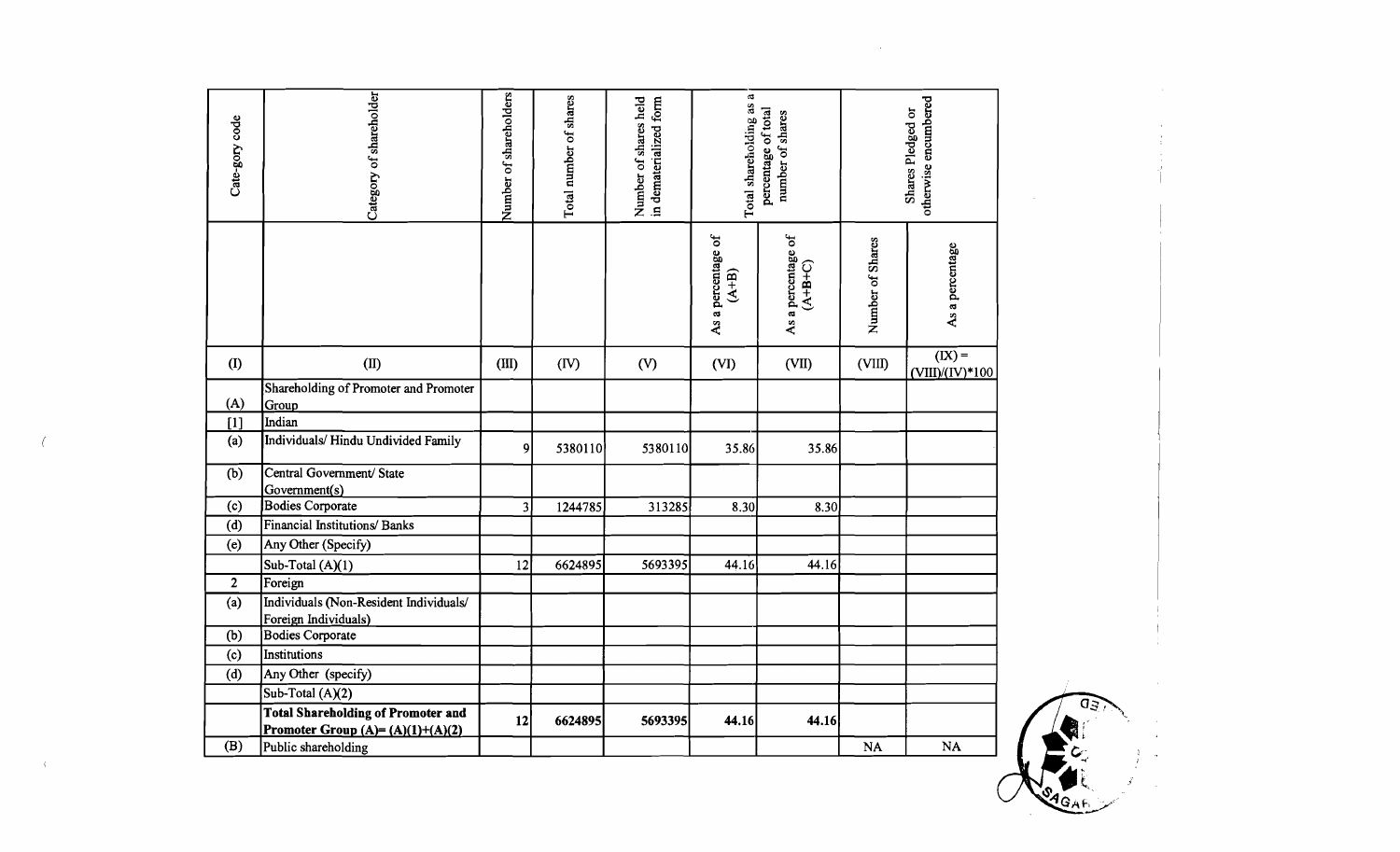| $[1]$ | Institutions                                                                             |               |          |            |        |        | <b>NA</b> | <b>NA</b> |
|-------|------------------------------------------------------------------------------------------|---------------|----------|------------|--------|--------|-----------|-----------|
| (a)   | Mutual Funds/UTI                                                                         | $\mathbf{6}$  | 1125185  | 1123585    | 7.50   | 7.50   |           |           |
| (b)   | <b>Financial Institutions/Banks</b>                                                      | $\mathcal{S}$ | 4150     | 0          | 0.03   | 0.03   |           |           |
| (c)   | Central Government/ State<br>Government(s)                                               |               |          |            |        |        |           |           |
| (d)   | Venture Capital Funds                                                                    |               |          |            |        |        |           |           |
| (e)   | <b>Insurance Companies</b>                                                               |               |          |            |        |        |           |           |
| (f)   | Foreign Institutional Investors                                                          |               |          |            |        |        |           |           |
| (g)   | Foreign Venture Capital Investors                                                        |               |          |            |        |        |           |           |
| (h)   | Any Other (specify)                                                                      |               |          |            |        |        |           |           |
|       | Sub-Total (B)(1)                                                                         | 11            | 1129335  | 1123585    | 7.53   | 7.53   |           |           |
| $[2]$ | Non-institutions                                                                         |               |          |            |        |        | N.A       | N.A       |
| (a)   | <b>Bodies Corporate</b>                                                                  | 223           | 4365628  | 4356352    | 29.10  | 29.10  |           |           |
| (b)   | Individuals -                                                                            |               |          |            |        |        |           |           |
|       | Individual shareholders holding<br>nominal share capital up to Rs. 1 lakh.               | 8799          | 1587779  | 1008082    | 10.58  | 10.58  |           |           |
|       | ii. Individual shareholders holding<br>nominal share capital in excess of Rs. 1<br>lakh. | 0             | 179691   | 179691     | 1.20   | 1.20   |           |           |
| (c)   | Any Other (NRIs)                                                                         | 48            | 22748    | 22548      | 0.15   | 0.15   |           |           |
|       | Foreign Corporate Body                                                                   |               | 1000000  |            | 6.67   | 6.67   |           |           |
|       | Hindu Undivided Familities                                                               | 82            | 87283    | 87283      | 0.58   | 0.58   |           |           |
|       | Clearing Members                                                                         | 33            | 4941     | 4941       | 0.03   | 0.03   |           |           |
|       | Sub-Total $(B)(2)$                                                                       | 9196          | 7248070  | 5658897    | 48.31  | 48.31  |           |           |
|       | <b>Total Public Shareholding (B)=</b><br>$(B)(1)+(B)(2)$                                 | 9207          | 8377405  | 6782482    | 55.84  | 55.84  | N.A       | N.A       |
|       | TOTAL (A)+(B)                                                                            | 9219          | 15002300 | 12475877   | 100.00 | 100.00 |           |           |
| (C)   | Shares held by Custodians and against<br>which Depository Receipts have been<br>issued   | <b>Nil</b>    | Nil      | <b>Nil</b> | N.A    | N.A    | NA        | N.A       |
| $[1]$ | Promoter and Promoter Group                                                              | Nil           | Nil      | Nil        |        |        |           |           |
| $[2]$ | Public                                                                                   | Nil           | Nil      | Nil        |        |        |           |           |
|       | <b>GRAND TOTAL</b> $(A)+(B)+(C)$                                                         | 9219          | 15002300 | 12475877   | 100.00 | 100.00 |           |           |

(

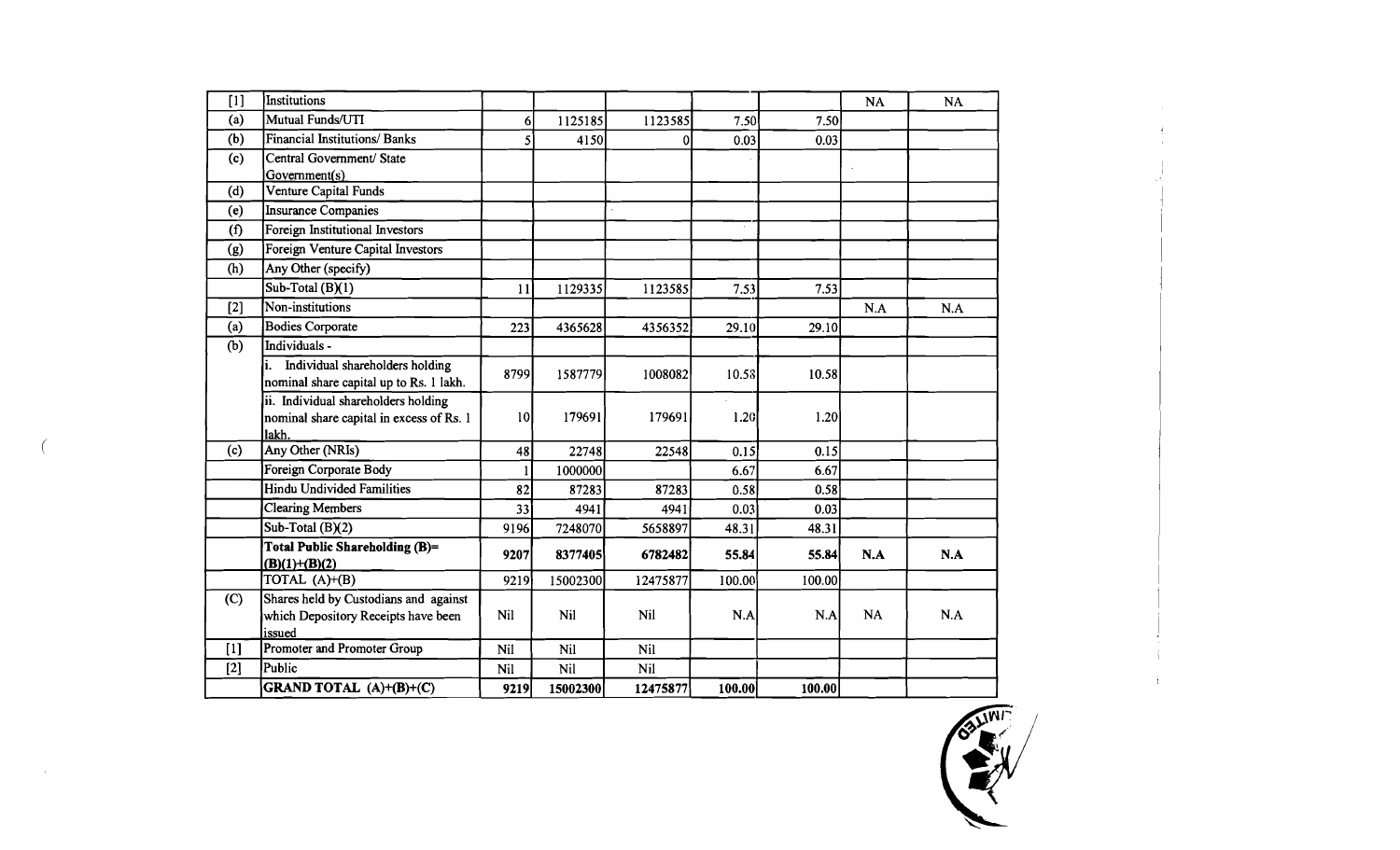| Sr. No.                     | Name of the shareholder                                     | <b>Total Shares held</b> |                                               |               | Shares pledged or otherwise<br>encumbered |                                                                    |
|-----------------------------|-------------------------------------------------------------|--------------------------|-----------------------------------------------|---------------|-------------------------------------------|--------------------------------------------------------------------|
|                             |                                                             | <b>Number</b>            | As a $\%$<br>of<br>grand<br>total             | <b>Number</b> | As a<br>percentage                        | As a $%$ of<br>grand total<br>$(A+B+C)$ of<br>Sub-Clause<br>(1)(a) |
| $\left( \mathbf{I} \right)$ | (II)                                                        | (III)                    | $(IV)=$<br>$(A) +$<br>$(B) +$<br>$\mathbf{C}$ | (V)           | $(VI) = (V) /$<br>$(III)*100$             | (VII)                                                              |
|                             | <b>S VEERA REDDY</b>                                        | 1089610                  | 7.26                                          | Nil           | <b>Nil</b>                                | <b>Nil</b>                                                         |
| $\overline{2}$              | <b>W MALATHI</b>                                            | 755400                   | 5.04                                          | Nil           | Nil                                       | Nil                                                                |
| $\overline{\mathbf{3}}$     | <b>S VANAJATHA</b>                                          | 622800                   | 4.15                                          | <b>Nil</b>    | <b>Nil</b>                                | Nil                                                                |
| 4                           | <b>S ARUNA</b>                                              | 617700                   | 4.12                                          | Nil           | Nil                                       | <b>Nil</b>                                                         |
| 5                           | <b>SREEKANTH REDDY SAMMIDI</b>                              | 601400                   | 4.01                                          | Nil           | <b>Nil</b>                                | <b>Nil</b>                                                         |
| 6                           | <b>S ANAND REDDY</b>                                        | 584950                   | 3.90                                          | Nil           | <b>Nil</b>                                | <b>Nil</b>                                                         |
| 7                           | <b>S RACHANA</b>                                            | 570450                   | 3.80                                          | Nil           | <b>Nil</b>                                | <b>Nil</b>                                                         |
| 8                           | N MADHAVI                                                   | 533800                   | 3.56                                          | <b>Nil</b>    | <b>Nil</b>                                | Nil                                                                |
| 9                           | P V NARSIMHA REDDY                                          | 4000                     | 0.03                                          | Nil           | <b>Nil</b>                                | <b>Nil</b>                                                         |
| 10                          | AMARESWARI CEMENTS LTD.                                     | 900000                   | 6.00                                          | Nil           | <b>Nil</b>                                | Nil                                                                |
| 11                          | <b>ANDHRA PRADESH INDUSTRIAL</b><br>DEVELOPMENT CORPORATION | 313285                   | 2.09                                          | <b>Nil</b>    | Nil                                       | Nil                                                                |
| 12                          | PANCHAVATI POLYFIBERS LTD                                   | 31500                    | 0.21                                          | <b>Nil</b>    | <b>Nil</b>                                | Nil                                                                |
|                             | <b>TOTAL</b>                                                | 6624895                  | 44.16                                         | <b>Nil</b>    | Nil                                       | <b>Nil</b>                                                         |

(I)(b) Statement showing Shareholding of persons belonging to the category "Promoter and Promoter Group"

 $\lambda = \omega$ 

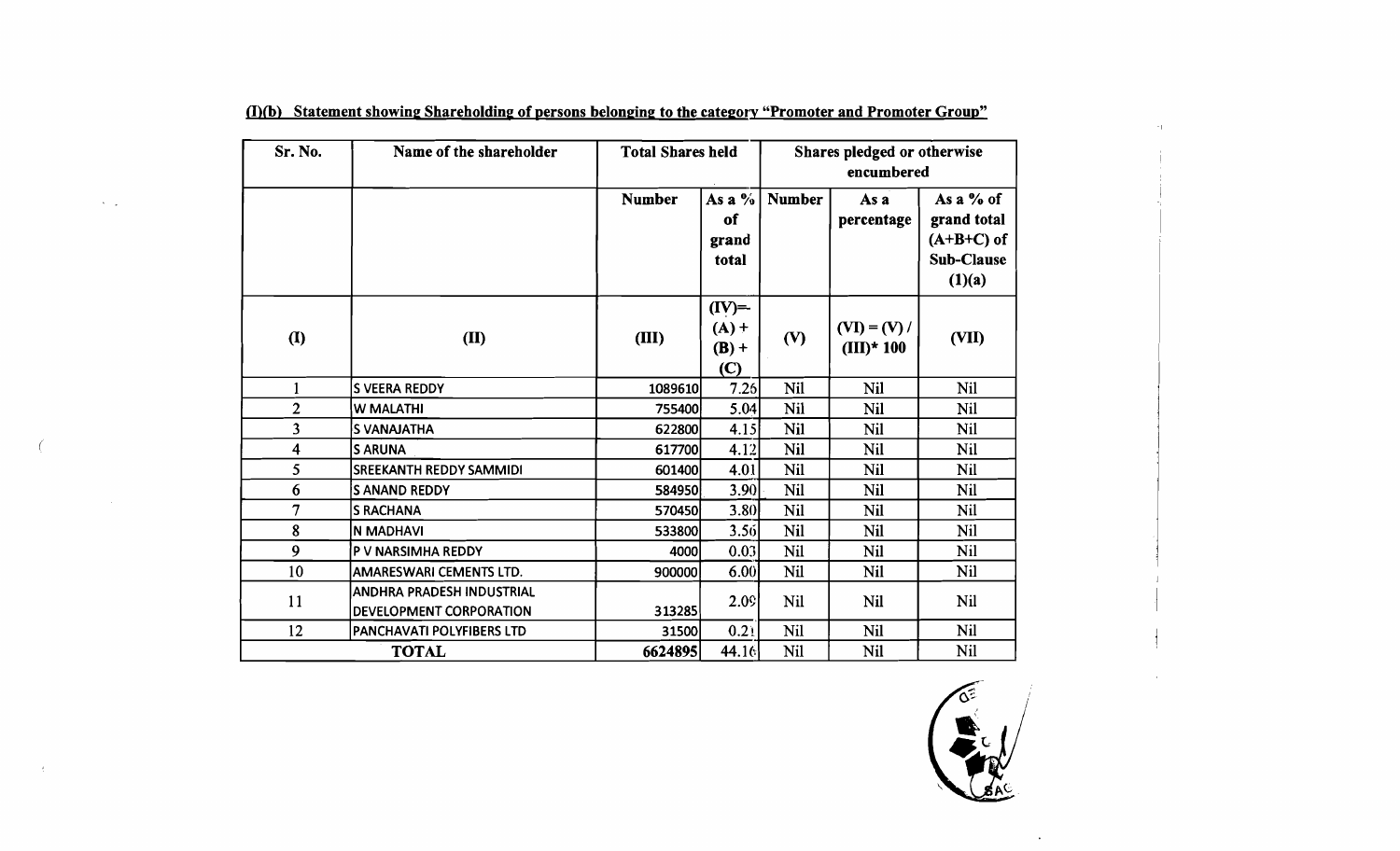$(I)(c)$  Statement showing Shareholding of persons belonging to the category "Public" and holding more than 1% of the total number of shares

| Sr. No. | Name of the shareholder                     | Number of<br>shares | entage<br>ye}<br>Ε<br>mbe<br>perce<br>$\overline{\mathbf{a}}$<br>କ<br>Ā<br>σ<br>ä<br>рага<br>9<br>စ္မ<br>dica<br>shai<br>៩<br>Shar<br>ä<br>Ě. |
|---------|---------------------------------------------|---------------------|-----------------------------------------------------------------------------------------------------------------------------------------------|
|         | AVH RESOURCES INDIA PRIVATE LIMITED         | 2249254             | 14.99                                                                                                                                         |
| 2       | <b>SBI Mutual Fund</b>                      | 1123485             | 7.49                                                                                                                                          |
|         | PARFICIM S.A.S (A SUBSIDIARY OF VICAT S.A.) | 1000000             | 6.67                                                                                                                                          |
| 4       | PASSIONATE INVESTMENT MANAGEMENT PVT.LTD    | 502667              | 3.35                                                                                                                                          |
|         | <b>SAVYASACHI CONSTRUCTIONS PVT LTD</b>     | 299295              | 1.99                                                                                                                                          |
|         | <b>TOTAL</b>                                | 5174701             | 34.49                                                                                                                                         |

### (I)(d) Statement showing details of locked-in shares

| Sr. No. | Name of the shareholder | Number of<br>locked-in<br>shares | $\mathfrak{a}$<br>≂<br>cate<br>ă<br>≅<br>ದೆ<br>S<br>∼<br>ω<br>shar<br>읂<br>ge<br>ocked-in<br>ē<br>Е<br>ିକ<br>ſ<br>ε<br>ಠ<br>Ē<br>œ<br><b>PET</b><br>Ō<br>$\Xi$<br>$\blacksquare$ |
|---------|-------------------------|----------------------------------|----------------------------------------------------------------------------------------------------------------------------------------------------------------------------------|
|         | <b>NIL</b>              |                                  |                                                                                                                                                                                  |

 $(II)(a)$  Statement showing details of Depository Receipts (DRs)



 $\mathcal{F}_{\rm{int}}$ 

 $\sqrt{ }$ 

 $\rightarrow$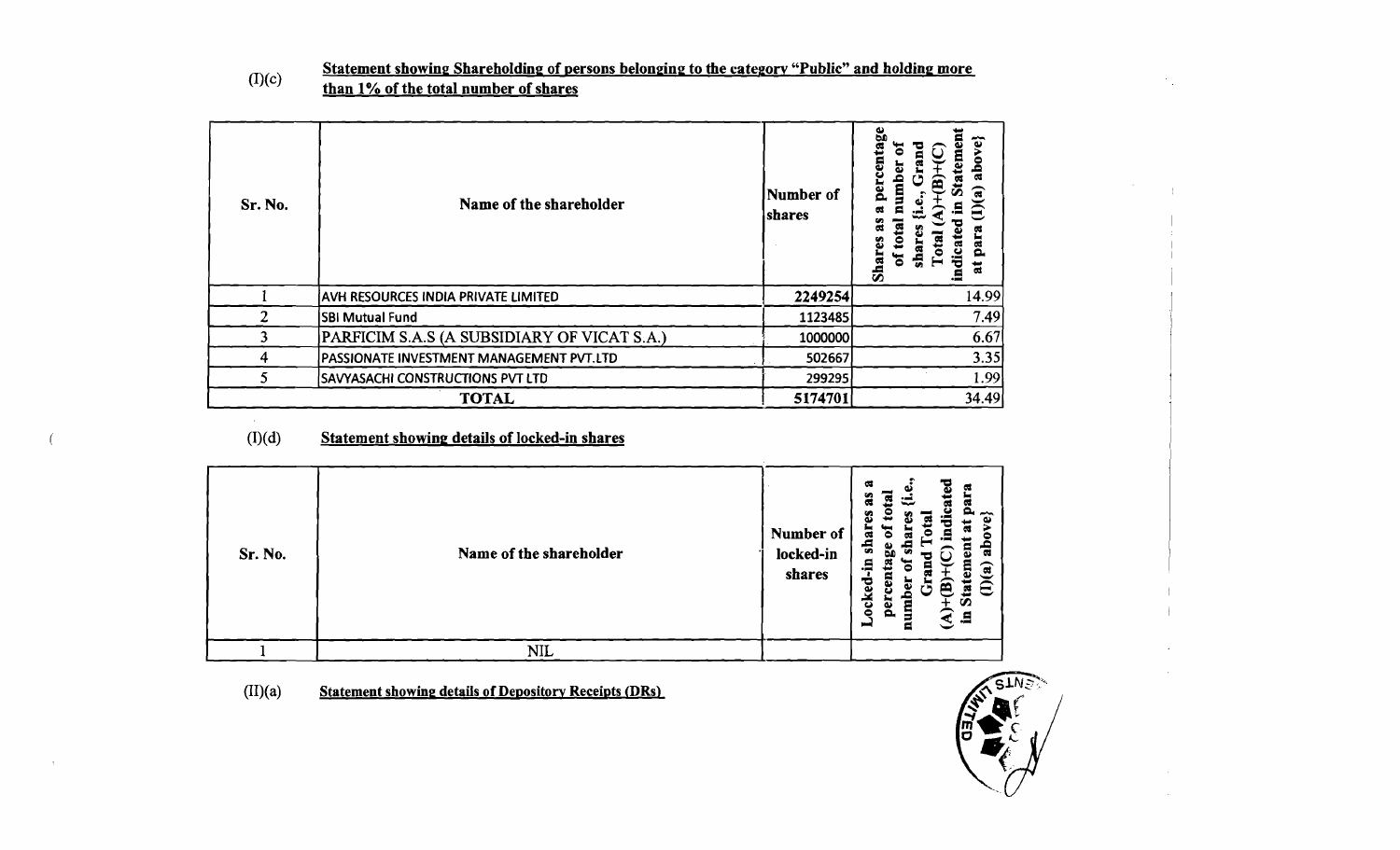| Sr. No. | Type of outstanding DR (ADRs, GDRs,<br>SDRs, etc.) | Number of<br>outstanding<br><b>DRs</b> | ы<br>₹<br>ő<br>shar<br>▭<br>tstai<br>$\overline{5}$<br>'ត<br>చి<br>Number<br>Ρů<br>≘<br>derlyir<br>2 | œ<br>ы<br>ా<br>ัส<br>ᅃ<br>Ξ<br>œ<br>Shai<br>ār<br>5<br>-<br>0<br>Ξ<br>.9<br>U |
|---------|----------------------------------------------------|----------------------------------------|------------------------------------------------------------------------------------------------------|-------------------------------------------------------------------------------|
|         |                                                    | <b>NIL</b>                             | $\sim$ $\sim$                                                                                        |                                                                               |

# Statement showing holding of Depository Receipts (DRs), where underlying shares held by<br>'promoter/promoter group' are in excess of 1% of the total number of shares

### $(II)(b)$

 $\sim$ 

 $\mathcal{L}$ 

| Sr. No. | Name of the DR Holder | <b>Type of</b> | les underlying o Shares underlying outstanding DRs as |
|---------|-----------------------|----------------|-------------------------------------------------------|
|         |                       | outstanding DR | a percentage of total number of                       |
|         |                       | (ADRs, GDRs,   | shares {i.e., Grand Total $(A)+(B)+(C)$               |
|         |                       | SDRs, etc.)    | indicated in Statement at para (I)(a)                 |
|         |                       |                | above?                                                |
|         |                       | NIL            |                                                       |

|             | Statement showing the voting pattern of shareholders, if more than one class of shares/securities is |
|-------------|------------------------------------------------------------------------------------------------------|
| $(III)$ (a) | <b>lissued by the issuer.</b>                                                                        |
|             | Not applicable, as the Company has only one class of equity shares, which rank pari-passu in all     |
|             | respects, including voting rights.                                                                   |

For Sagar Cements Limited

R.Soundararajan<br>Company Secretary

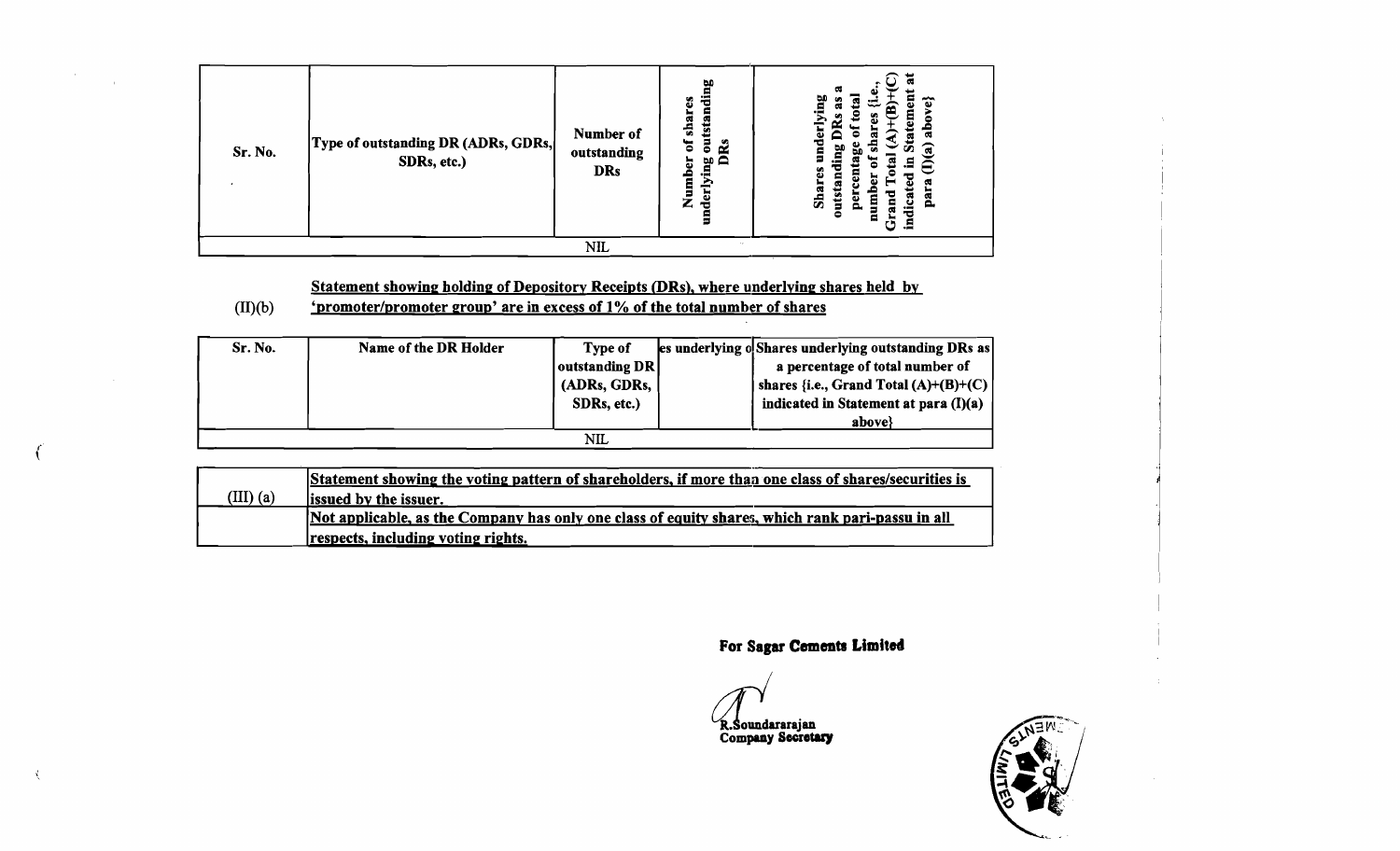

### Fax: 022 26598237 / 38

Ref:SCL:SEC:NSE:2010-11 25th February, 2011

The National Stock Exchange of India Ltd., "Exchange Plaza", 5<sup>th</sup> Floor Bandra -- Kurla Complex Bandra (East) Mumbai -- 400 051

### Symbol: SAGCEM Series: EQ

Dear Sir

### Shareholding Pattern

. . .

We refer to our letter dated  $8<sup>th</sup>$  January, 2011 forwarding therewith our shareholding pattern for the quarter ended  $31<sup>st</sup>$  December, 2010. In this connection, we observe that in the statement showing Shareholding of persons belonging to the category "Public" and holding more than 1% of the total number of shares, we have missed one entry viz., 10,59,625 shares held by Twinvest Financial Services Limited. We are now sending herewith the revised statement with a request to take it on record.

We sincerely regret the inconvenience caused to you in the matter.

Thanking you

Yours faithfully For Sagar Cements Limited

K souhand we had

R.Soundararajan Company Secretary

Encl

REGISTERED OFFICE : 8-2-472/B/2, ROAD NO. 1, BANJARA HILLS, HYDERABAD - 500 034. PHONES : 23351571/6572, FAX: 040-23356573 FACTORY: MATIAMPALLY (VILLAGE & MANDAL)· 508204, NALGONDA DISTRICT, PHONE; 08683·247039